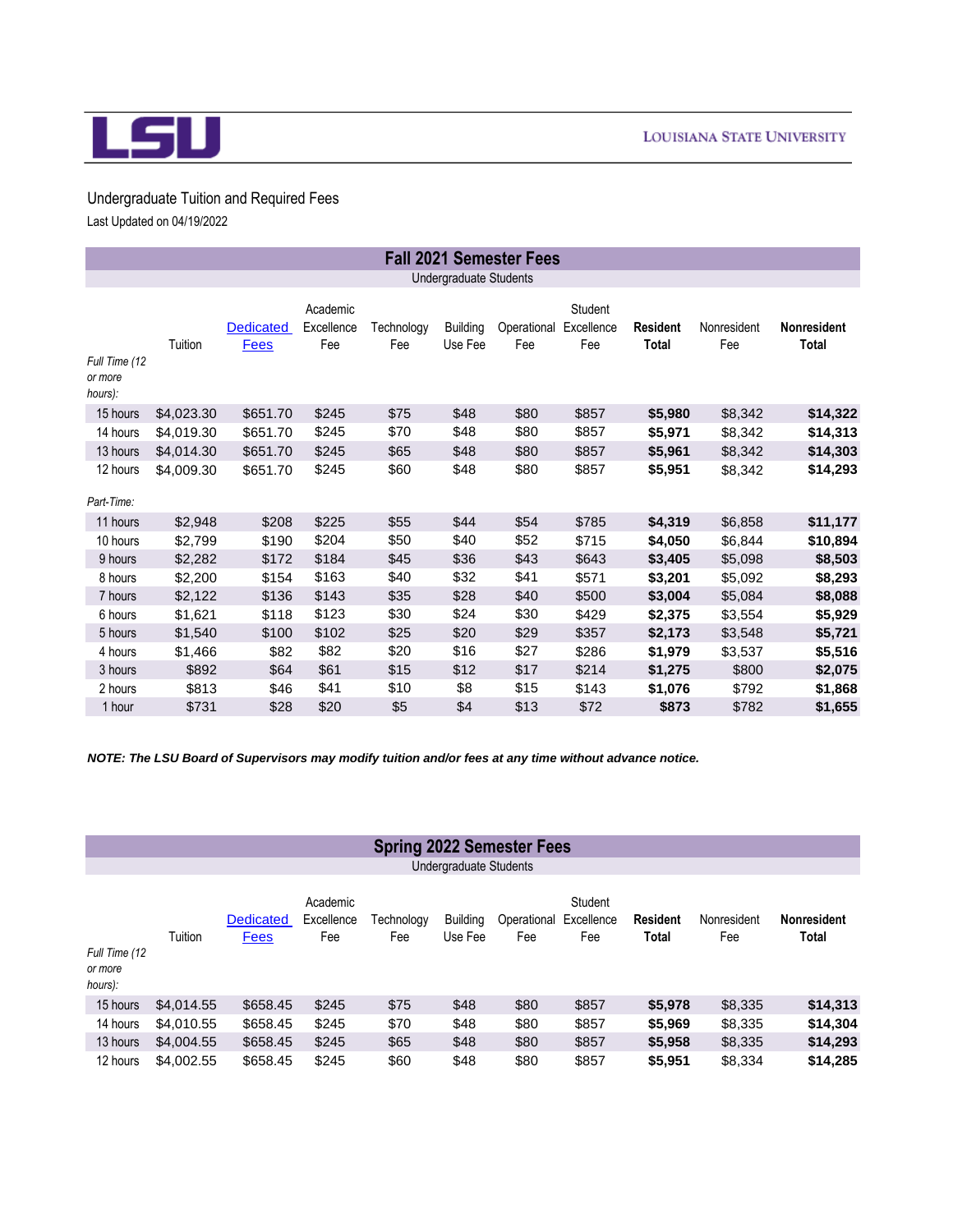| 11 hours | \$2,885 | \$208 | \$225 | \$55 | \$44 | \$54 | \$785 | \$4,256 | \$6,851 | \$11,107 |
|----------|---------|-------|-------|------|------|------|-------|---------|---------|----------|
| 10 hours | \$2,807 | \$190 | \$204 | \$50 | \$40 | \$52 | \$715 | \$4.058 | \$6,840 | \$10,898 |
| 9 hours  | \$2,289 | \$172 | \$184 | \$45 | \$36 | \$43 | \$643 | \$3,412 | \$5,097 | \$8,509  |
| 8 hours  | \$2,206 | \$154 | \$163 | \$40 | \$32 | \$41 | \$571 | \$3,207 | \$5,088 | \$8,295  |
| 7 hours  | \$2,129 | \$136 | \$143 | \$35 | \$28 | \$40 | \$500 | \$3,011 | \$5,081 | \$8,092  |
| 6 hours  | \$1,625 | \$118 | \$123 | \$30 | \$24 | \$30 | \$429 | \$2,379 | \$3,553 | \$5,932  |
| 5 hours  | \$1,545 | \$100 | \$102 | \$25 | \$20 | \$29 | \$357 | \$2,178 | \$3,545 | \$5,723  |
| 4 hours  | \$1,469 | \$82  | \$82  | \$20 | \$16 | \$27 | \$286 | \$1,982 | \$3,535 | \$5,517  |
| 3 hours  | \$892   | \$64  | \$61  | \$15 | \$12 | \$17 | \$214 | \$1,275 | \$799   | \$2,074  |
| 2 hours  | \$812   | \$46  | \$41  | \$10 | \$8  | \$15 | \$143 | \$1,075 | \$793   | \$1,868  |
| 1 hour   | \$732   | \$28  | \$20  | \$5  | \$4  | \$13 | \$72  | \$874   | \$782   | \$1,656  |

*Part-Time:* 

*NOTE: The LSU Board of Supervisors may modify tuition and/or fees at any time without advance notice.*

|                                                               |                          |                                 |                               | <b>Summer 2022 Semester Fees</b> |                               |                    |                              |                                 |                    |                                    |
|---------------------------------------------------------------|--------------------------|---------------------------------|-------------------------------|----------------------------------|-------------------------------|--------------------|------------------------------|---------------------------------|--------------------|------------------------------------|
|                                                               |                          |                                 |                               |                                  | <b>Undergraduate Students</b> |                    |                              |                                 |                    |                                    |
| Full Time* (for<br>fee<br>assessment<br>purposes):            | Tuition                  | <b>Dedicated</b><br><b>Fees</b> | Academic<br>Excellence<br>Fee | Technology<br>Fee                | <b>Building</b><br>Use Fee    | Operational<br>Fee | Student<br>Excellence<br>Fee | <b>Resident</b><br><b>Total</b> | Nonresident<br>Fee | <b>Nonresident</b><br><b>Total</b> |
| 15 hours                                                      | \$3,422.80               | \$308.20                        | \$245                         | \$75                             | \$48                          | \$68               | \$808                        | \$4,975                         | \$4,212            | \$9,187                            |
| 14 hours<br>13 hours                                          | \$3,418.80<br>\$3,411.80 | \$308.20<br>\$308.20            | \$245<br>\$245                | \$70<br>\$65                     | \$48<br>\$48                  | \$68<br>\$68       | \$808<br>\$808               | \$4,966<br>\$4,954              | \$4,212<br>\$4,212 | \$9,178<br>\$9,166                 |
| 12 hours                                                      | \$3,408.80               | \$308.20                        | \$245                         | \$60                             | \$48                          | \$68               | \$808                        | \$4,946                         | \$4,211            | \$9,157                            |
| 11 hours                                                      | \$2,739.80               | \$308.20                        | \$225                         | \$55                             | \$44                          | \$55               | \$721                        | \$4,148                         | \$4,165            | \$8,313                            |
| 10 hours                                                      | \$2,680.80               | \$308.20                        | \$204                         | \$50                             | \$40                          | \$54               | \$668                        | \$4,005                         | \$4,160            | \$8,165                            |
| 9 hours                                                       | \$2,621.80               | \$308.20                        | \$184                         | \$45                             | \$36                          | \$50               | \$612                        | \$3,857                         | \$4,156            | \$8,013                            |
| 8 hours                                                       | \$1,938.80               | \$308.20                        | \$163                         | \$40                             | \$32                          | \$39               | \$526                        | \$3,047                         | \$4,132            | \$7,179                            |
| 7 hours                                                       | \$1,902.80               | \$308.20                        | \$143                         | \$35                             | \$28                          | \$38               | \$472                        | \$2,927                         | \$4,105            | \$7,032                            |
| 6 hours<br>Part-Time*<br>(for fee<br>assessment<br>purposes): | \$1.844.80               | \$308.20                        | \$123                         | \$30                             | \$24                          | \$36               | \$419                        | \$2,785                         | \$4,104            | \$6,889                            |
| 5 hours                                                       | \$1,293                  | \$85                            | \$102                         | \$25                             | \$20                          | \$24               | \$327                        | \$1,876                         | \$2,896            | \$4,772                            |
| 4 hours                                                       | \$1,219                  | \$70                            | \$82                          | \$20                             | \$16                          | \$23               | \$272                        | \$1,702                         | \$2,889            | \$4,591                            |
| 3 hours                                                       | \$822                    | \$55                            | \$61                          | \$15                             | \$12                          | \$15               | \$198                        | \$1,178                         | \$852              | \$2,030                            |
| 2 hours                                                       | \$744                    | \$40                            | \$41                          | \$10                             | \$8                           | \$14               | \$143                        | \$1,000                         | \$848              | \$1,848                            |
| 1 hour                                                        | \$665                    | \$25                            | \$20                          | \$5                              | \$4                           | \$12               | \$72                         | \$803                           | \$840              | \$1,643                            |

**\*For fee assessment purposes, full time is 6 or more hours. Full time for enrollment reporting purposes is 12 or more hours.**

*NOTE: The LSU Board of Supervisors may modify tuition and/or fees at any time without advance notice.*